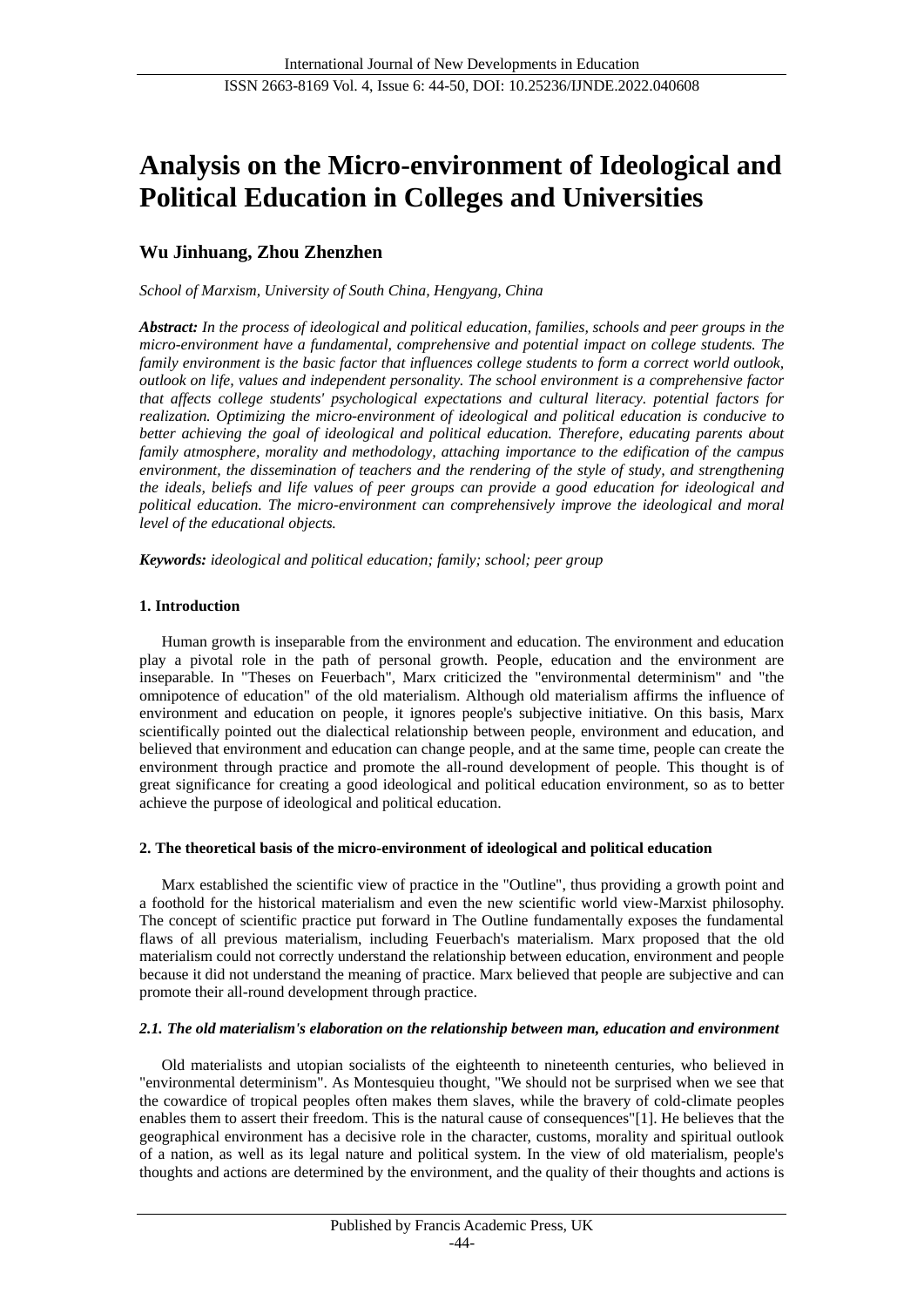also determined by the quality of the environment. Yes, talent changes. The French materialists of the 18th century believed that if there are few good people and many bad people in society, and evil and injustice dominate, then people who grow up in such an environment will definitely not be good.

The old materialism also believed in "the omnipotence of education". They all emphasize the role of education very much, and regard education as an omnipotent thing. In the eighteenth century, the British materialist philosopher Locke and the French materialist Helvetia were both representatives of the omnipotence of education. Locke believes that the original mind is like a blank slate without any signs or ideas, and all ideas and signs come from acquired experience. Elvetius believes that people are the product of the environment, and the difference in human intelligence is caused by the environment and the opportunities that people are in, as well as the education they receive, and even believes that education can create genius. Feuerbach too.

#### *2.2. Marx's elaboration on the relationship between man, education and environment*

On the basis of criticizing the old materialist viewpoints of "environmental determinism" and "education omnipotence", Marx scientifically explained the relationship between man and the environment. He believed that the old materialism exaggerated the role of the environment and education one-sidedly. In fact, Marx believed that people are not passively determined by the environment and education, but actively change the environment and education through practice.

In response to the two theories of the old materialism, Marx clearly pointed out: "The change of the environment and the conformity of human activities or self-change can only be regarded as and reasonably understood as the practice of revolution"[2]. This sentence scientifically explains the relationship between environmental changes and human activities. Marx believes that in practice, there is a two-way interaction between people and the environment, "people create the environment, and the environment also creates people" [3]. Therefore, practice is the common basis for the change of the environment and the change of people.

#### **3. The influence of the micro-environment on the ideological and political education in colleges and universities**

The ideological and political education environment refers to the sum total of all external factors that affect the ideological and political education activities and the ideological and moral formation and development of the ideological and political education objects. According to its coverage, it can be divided into macro-environment and micro-environment, among which micro-environment refers to specific environmental factors that have a direct impact on ideological and political education activities and educational objects, mainly including families, schools and peer groups.

## *3.1. The basic influence of family environment on the ideological and political education of college students*

The family is the first school after a child is born, and family education is both cradle education and lifelong education. Everyone is born and lives in their own families. Parents' own words and deeds, and the way they behave in the world will have a subtle influence on college students. The influence of family environment in the process of ideological and political education of college students is mainly reflected in the following two aspects:

## *3.1.1. The family environment affects the formation of college students' world outlook, outlook on life and values*

Kong Kun said in "Kong Congzi Juwei": "There is this father and this son, and humanism is constant." This sentence is roughly similar to the meaning of "a tiger father has no dog son", and what is highlighted here is the parents' words and deeds. The simplest and most effective way of education is family education, especially parent education. Therefore, parents' ideology, morality, culture and other factors have an important influence on the development of college students' quality in all aspects. The higher the quality of parents, the greater the promotion of the growth of their children, and vice versa [4]. Parents are their children's first teachers. In the current society, some parents lack their own quality, and at the same time they bring some bad atmosphere in the society into the family. For example, gathering people to gamble in the family; talking behind or slandering others in front of the children; lack of social morality and family virtues, even complaining about the society, doing some illegal and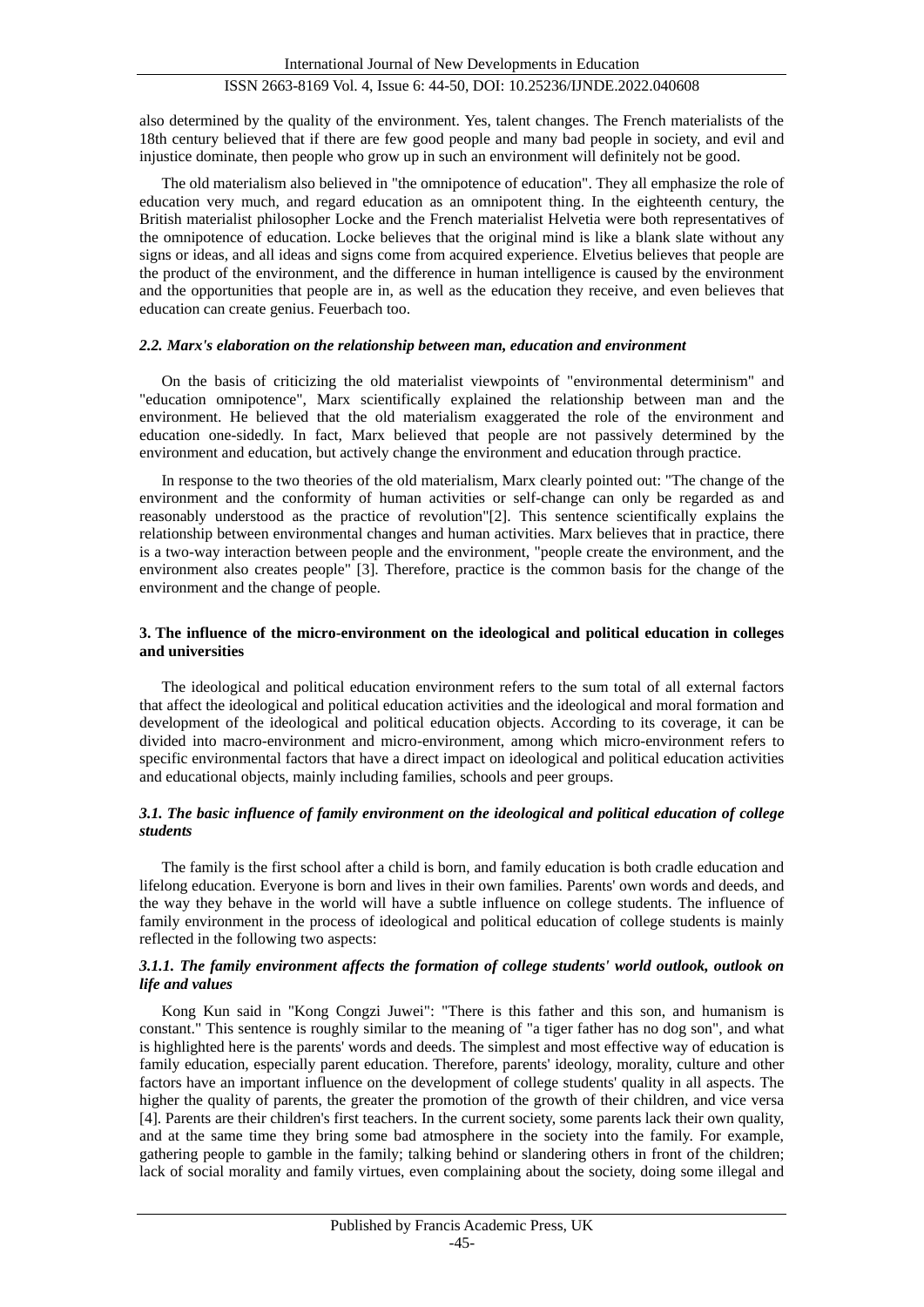criminal things, etc., these will affect the children's world outlook, life outlook and The formation of values has adverse effects.

#### *3.1.2. The family environment affects the development of college students' independent personality*

The increasingly diversified demand for talents has put forward higher requirements for the comprehensive quality of college students, and independent personality is the most indispensable and important part, and the cultivation of college students' independent personality cannot be separated from the influence of family and the guidance of parents. College students expect support and opinions from their parents in the process of growing up, and there are three main parenting styles: authoritative, democratic and laissez-faire. Neither the authoritative type nor the laissez-faire type is desirable. The former completely suppresses the child's thoughts and nature, and it is easy to cause the child to resist emotions. The latter lacks education and guidance for children. Children who grow up in this family environment often have no sense of responsibility for things, indulge in behavior, and easily form some bad personalities and attitudes. In the process of ideological and political education, if college students do not have independent thinking ability, judgment ability, decision-making ability and problem-solving ability, they will easily be occupied by wrong ideology, which will ultimately affect the development of their comprehensive quality and the cultivation of independent personality.

#### *3.2. The overall impact of the campus environment on the ideological and political education of college students*

A school is a special social organization that imparts cultural knowledge, labor skills, values, political views, and social norms to educated people in a purposeful, planned, and organized manner, so as to cultivate qualified social citizens [5]. Schools are the epitome of society, and all aspects of social life are reflected in schools. While imparting knowledge, schools also guide college students to learn correct value judgments and value choices. Therefore, the campus environment is particularly important in the process of college students' ideological and political education. The impact of the campus environment on the ideological and political education of college students is mainly reflected in the following two aspects:

#### *3.2.1. The campus environment affects the psychological expectations of college students*

The famous educator Suhomlinsky once said: "Hiding the intention of moral education is one of the most important factors in the art of education." A good school environment, as a moral education place for students to grow, can stimulate students' interest in learning. and passion for life. The longer students have been educated, the higher the psychological expectations of the campus environment. The transformation of the main function of the campus enables students to come to the school not only to learn knowledge, but also to pursue art, enjoy life and cultivate their sentiments. In order to add vitality, fun and hope to students' campus life, it is necessary to pay attention to the artistic sense, practicality, comfort and other factors of the campus environment. The cultural atmosphere and artistic taste of the campus environment can help improve students' physical and mental comfort, purify students' minds, stimulate students' positive psychological emotions to a certain extent, form good psychological expectations, and ultimately help improve learning efficiency.

## *3.2.2. The campus environment affects the cultural literacy of college students*

The edification of the campus environment plays an important role in the cultivation of college students' good humanistic quality. College students are in their prime, and the formation and development of their cultural literacy is inseparable from the creation of the campus environment and the background of specific life. A good campus cultural environment not only reflects the cultural accumulation and heritage of a school, but also confirms the development history and prospects of a school. On the one hand, it can play a good role in regulating the study, life and mood of college students. On the other hand, it can have a subtle influence on regulating college students' behavior, personal habits and social morality. In order to give full play to the role of the school in establishing morality and cultivating people, it is necessary to cultivate the good cultural literacy of college students, pay attention to the improvement of the quality of the campus environment and the creation of the campus humanistic atmosphere. Infect students with a good educating atmosphere and urge students to adhere to the value judgment standards of truth, goodness and beauty. With a high-quality campus material and spiritual environment, students are encouraged to achieve comprehensive self-development in the theory and practice of ideological and political education.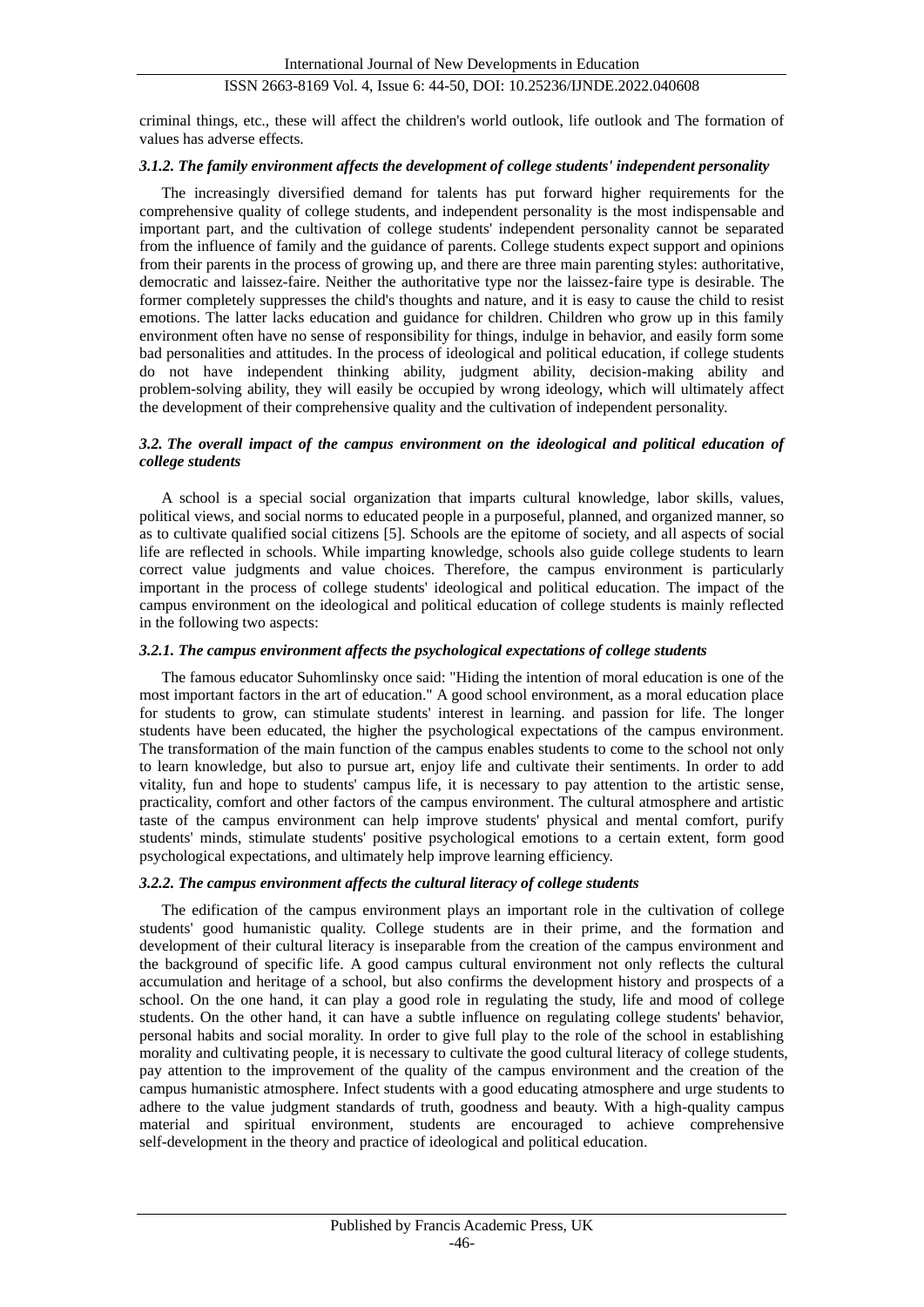#### *3.3. Peer group is a potential factor affecting the ideological and political education of college students*

Peer groups refer to groups that are closely related in terms of age, hobbies, and characteristics. From the age of 15 to about 20 years old, the influence of peer groups in ideological and political education is the most common and in-depth, which has an important impact on the thoughts and behaviors of peer group members, and also strengthens or weakens the influence of ideological and political education for young people to a certain extent [6] .

#### *3.3.1. The peer group environment affects the value judgment and value choice of college students*

Peer groups have similar ages, common interests and exchange topics. Among the peer groups, there are two types of people who have a more obvious influence on the thoughts of college students. First, former playmates, classmates and friends now go out to work, especially those who have worked hard for many years and have a certain economic foundation. They often use their own social practice to transmit the idea of "the uselessness of reading" to their classmates, in order to shake their belief in studying [7], and influence their future life choices. Second, the classmates around are the peers that college students have the closest contact with. The so-called "people who are close to vermilion are red, those who are close to ink are black", college students' outlook on life and values are not yet mature, their ability to distinguish right from wrong needs to be improved, and they are easily influenced by their classmates. The phenomenon. For example, some students want to take the postgraduate entrance examination to continue their studies, but the students around them do not take the postgraduate entrance examination, which leads to a lack of confidence and support for these students, and then imitates the practice of other students and gives up their dreams. It can be seen that the influence of peer groups on the value judgment and value choice of college students is profound and worth pondering.

#### *3.3.2. The peer group environment affects the realization of college students' value goals*

General Secretary Xi Jinping once said: "Happiness comes from struggle, struggle itself is a kind of happiness, and only a life of struggle can be called happiness". College students should be firm in their own life value goals and work hard for them. Many people use the "Buddhist" label to advertise themselves when faced with insurmountable difficulties or when they are at a loss in the journey to achieve their goals. It seems like a light cloud, but it is actually an inner escape. This kind of "optimism" often affects friends and classmates around you. College students are young people in the new era who are full of vigor, active thinking and quick action. In the process of pursuing freedom and enjoying independence, the appeal and cohesion of peer groups are important factors that affect the realization of college students' value goals.

## **4. Measures to optimize the micro-environment of ideological and political education in colleges and universities**

The micro-environment plays an important role in the smooth progress of ideological and political education and the achievement of its goals. Therefore, in the process of ideological and political education, it is necessary to optimize the family environment and school environment, and at the same time strengthen the ideal and belief education of peer groups, so as to create a good micro-environment for ideological and political education.

#### *4.1. Optimizing the family environment*

Parents are the first teachers of their children. In order for young college students to form a correct world outlook, outlook on life and values, they must improve their own ideological and political quality and lead by example. To improve the ideological and political quality of parents, the author believes that the following three points should be done:

#### *4.1.1. Carry out publicity and education on family atmosphere*

Makarenko, an educator from the former Soviet Union, said: "The process of education is a continuous process, and its details are resolved by the family atmosphere." A good family environment is more conducive to the smooth growth of children, and adhere to correct and reasonable education It is very necessary to pay attention to the creation of a good family atmosphere and publicity and education. Actively creating a warm and harmonious family atmosphere is an important guarantee for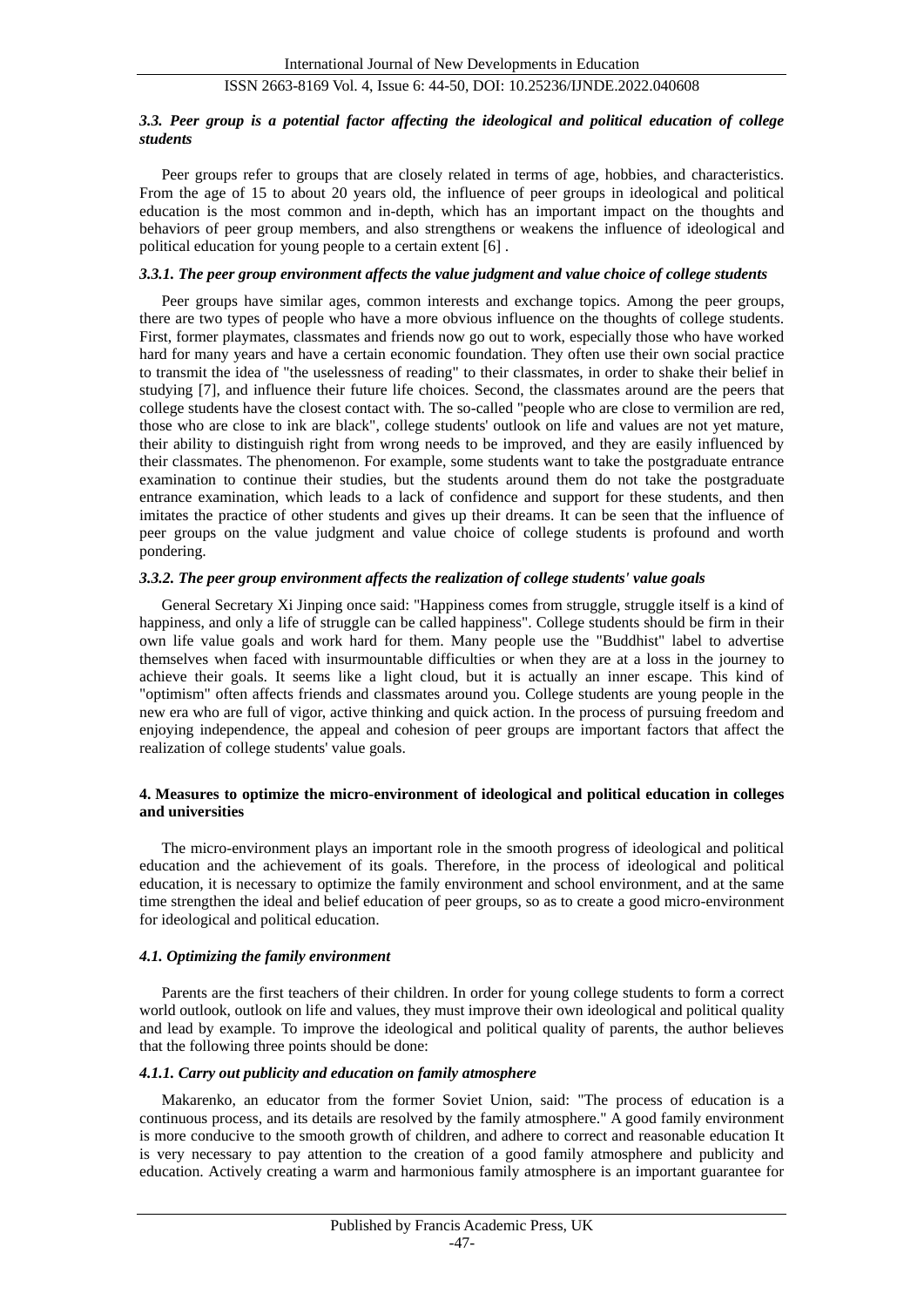the development of ideological and political education in colleges and universities. Only with the most sincere family emotions can children grow up in a pleasant family environment and the ideological and political education in colleges and universities can spread the seeds of love.

#### *4.1.2. To carry out publicity and education on morality*

Morality includes social morality and family virtue. At the level of the relationship between people, we should advocate civility and courtesy, and helping others; at the level of the relationship between people and society, we should advocate caring for public property and abiding by the law; at the level of the relationship between people and nature, we should advocate Advocate love for nature and protect the environment. in family virtues Vigorously advocate the good atmosphere of respecting the old and loving the young, mutual respect, and mutual love, so as to help each other, treat others leniently, and be united and friendly.

#### *4.1.3. Conduct methodological publicity and education*

The so-called methodology is the theory about the methods of understanding the world and transforming the world. The method is the means to achieve the goal, the link between the educator and the learner, and the important factor affecting the educational effect. Therefore, if the method is wrong or too extreme, the result will be counterproductive. When parents carry out ideological and political education for their children, theoretical education and practical training should complement each other, and combine example and self-education. Parents should continuously improve their theoretical level and the consciousness of practicing scientific theories, and should pay attention to choosing appropriate practical training methods to carry out theoretical education in accordance with the actual situation. At the same time, you should set an example for your children, communicate with them more, guide them to improve their ideological understanding and regulate their own behavior, so that children can realize self-education through self-learning and self-reflection, and can actively accept ideas and values that meet social requirements. Concept.

#### *4.2. Optimizing the school environment*

School is the main place for college students to study and live, and the main position for ideological and political education. The campus environment is of great significance for strengthening the ideological and political education of young college students and promoting their healthy growth.

#### *4.2.1. Pay attention to the edification of the campus environment*

The school's physical environment is closely related to students' learning and life. A beautiful campus material environment can enhance the school pride of college students. Therefore, schools should ensure students' living and learning needs. First of all, it is necessary to strengthen infrastructure construction, including dormitory and classroom infrastructure construction. A complete physical environment is the basis and prerequisite for improving learning efficiency. Secondly, strengthen the construction of the physical and cultural environment of the campus, make the school a magnet, and let every wall of the school "speak" [8]. The natural and cultural landscapes such as grass and trees on the campus, celebrity statues, etc. are all a manifestation of the school's cultural heritage. By optimizing the campus environment, we can tell the history of the school, carry forward the school's school-running tradition, highlight the school's school-running characteristics, and convey the campus' school-running spirit. Promoting the construction of campus natural environment, strengthening campus security, beautifying campus buildings, and greening campus plants can not only enhance the love of teachers and students for the school, but also cultivate the overall quality of teachers and students. By cultivating people and educating people with culture, the campus environment carries the spirit of the campus, and also disseminates the history and culture of the campus, and plays a pivotal role in the process of ideological and political education in colleges and universities.

#### *4.2.2. Pay attention to the communication role of college teachers*

Marxism holds that, in order to make a person a fully developed person, education is of great significance beyond the fundamental conditions of the development of production and the proletarian revolution. Education The reason why it is so important is because it realizes the dissemination of knowledge and the inheritance of ideas. The main body of ideological and political education in colleges and universities is teachers. Cultivate five qualities, namely political quality (firm communist belief, correct political position, high political and policy level), ideological quality (advanced ideological concept, scientific way of thinking, good ideological style), moral quality (selfless, willing to contribute, be a teacher, lead by example, work hard, love the cause of ideological and political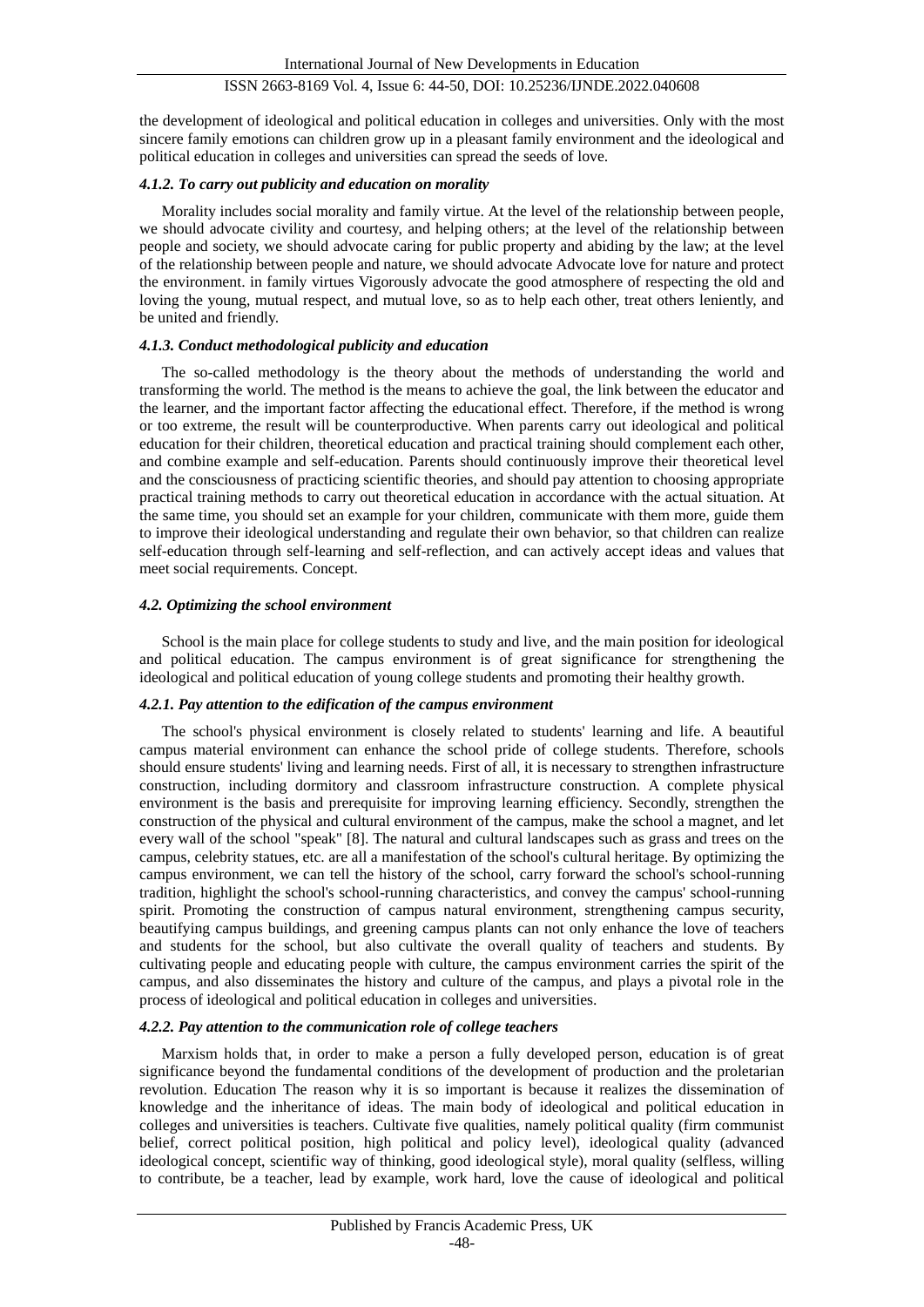education and education objects), knowledge quality (systematic Marxist theoretical knowledge and professional knowledge of ideological and political education), ability quality (observation ability, expression ability , communication skills...). Only in this way can we play an exemplary role, guide the trainees to form good behaviors, cultivate the correct values of the trainees, and play a good role in the dissemination of ideological and political subjects.

## *4.2.3. Pay attention to the rendering effect of school style*

Study style refers to the study atmosphere and learning atmosphere of a school. Whether the study style is correct will directly affect the students' learning quality and learning efficiency, and may even deviate from the socialist theme education. To rectify the style of study in colleges and universities, it is necessary to strengthen the construction of campus spiritual and cultural environment. One is to create a good classroom teaching atmosphere. Teachers should prepare lessons carefully, discuss and interact with students more in class, take each class seriously, actively create a class style and study style that is conducive to the healthy growth of students, and strengthen the influence of ideological and political education in schools. The second is to establish a full awareness of educating people and create a positive atmosphere for educating people. It is necessary to help the faculty and staff to establish the awareness of teaching and educating people, managing and educating people, and serving and educating people, and guide them to consciously link their own work with the cultivation of "four have" new people, so as to form an all-round education atmosphere. The third is to vigorously carry out a variety of second classroom activities. According to the needs and characteristics of students. Extensive extracurricular activities such as academic reports, debate competitions, science and technology competitions, and cultural and sports competitions are carried out to create a strong campus cultural atmosphere and enable students to grow healthily in the activities.

## *4.3. Optimizing the environment of peer group*

Communication among peer groups is an important part of college students' study and life, and an irreplaceable aspect of their own development. For peer groups, families, schools and society should cooperate with each other to jointly promote the healthy physical and mental development of peer groups.

## *4.3.1. Strengthen ideal and belief education*

Ideals and beliefs are the guiding lights to realize the value of life.Chinese youth in the new era must establish lofty ideals. The ideals and beliefs of the youth are related to the future of the country. The youth's lofty ideals and firm beliefs are the invincible driving force for a country and a nation. Youth with lofty aspirations can inspire progress. Potential, youth will not float like a rudderless boat. Personally, young college students should establish their own ideals in life and cultivate firm beliefs, move forward courageously and not follow the trend. As far as society is concerned, it is necessary to guide young college students to establish the lofty ideal of communism and the common ideal of socialism with Chinese characteristics, and strengthen the education of patriotism and national spirit. Young college students should play the role of inheritors and inheritors of the spirit of patriotism and arm their minds with advanced ideas. As the successors of socialism and the witnesses and participants in the realization of the "two centenary goals", young college students should be twisted together to take on and pass on the great responsibility and majestic positive energy of making great achievements in the new era.

## *4.3.2. Strengthen the education of life values*

Strengthening the education of life values is an important step to realize the values and ideals of life. First of all, it is necessary to clarify the importance of subjective initiative. To help educated people realize that the realization of life value must proceed from objective conditions and give full play to their own subjective initiative in order to better realize life value. Second, we must strive to carry forward the spirit of hard work. General Secretary Xi Jinping said that the great rejuvenation of the Chinese nation is not something that can be achieved easily, but requires more arduous and arduous efforts. We must resolutely resist the corrupt ideas of money worship, hedonism, and individualism, and oppose the ideas of covetousness, pursuit of pleasure, satisfaction of the status quo, and lack of progress. Finally, we must actively participate in social practice. Practice is the source and basic way to realize the value of life. Only down-to-earth can realize and create the value of life in practice.